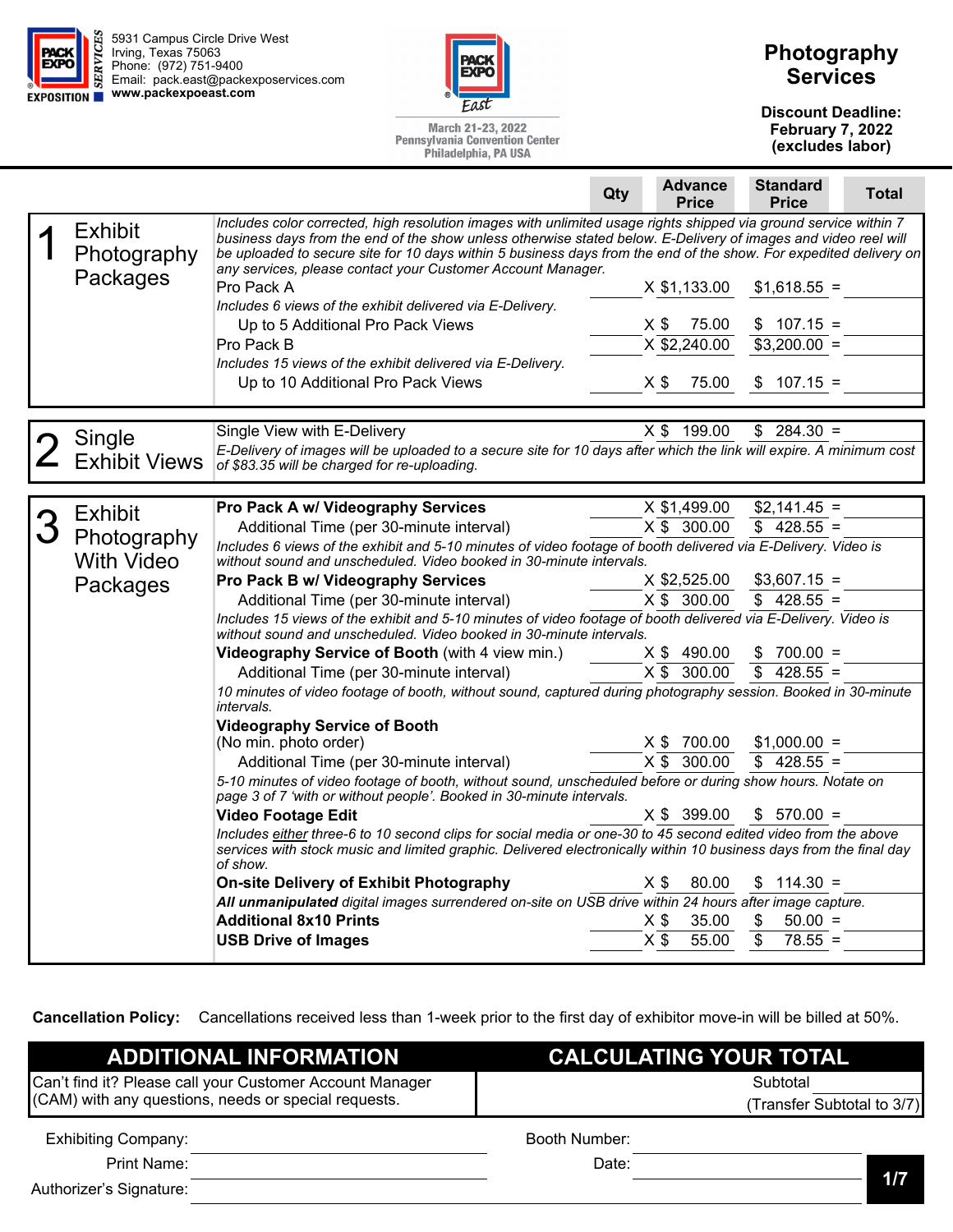



March 21-23, 2022 **Pennsylvania Convention Center** Philadelphia, PA USA

## **Photography Services**

**Discount Deadline: February 7, 2022 (excludes labor)** 

|                      |                                                                                                                                                                                                                                                                                                                                                                                                                                                                                                                                                                                                           | Qty | <b>Advance</b><br><b>Price</b> | <b>Standard</b><br><b>Price</b> | <b>Total</b> |
|----------------------|-----------------------------------------------------------------------------------------------------------------------------------------------------------------------------------------------------------------------------------------------------------------------------------------------------------------------------------------------------------------------------------------------------------------------------------------------------------------------------------------------------------------------------------------------------------------------------------------------------------|-----|--------------------------------|---------------------------------|--------------|
| Event<br>Photography | All event photography services are to be used for timed special events only and must be booked in consecutive<br>hourly increments to obtain discounted pricing. Offsite and after 5:00 pm two-hour minimum.<br>Does not include Exhibit or Product Photography.                                                                                                                                                                                                                                                                                                                                          |     |                                |                                 |              |
| <b>Services</b>      | Event Photography (First Hour)                                                                                                                                                                                                                                                                                                                                                                                                                                                                                                                                                                            |     | X \$ 395.00                    | $$564.30 =$                     |              |
|                      | Second Hour                                                                                                                                                                                                                                                                                                                                                                                                                                                                                                                                                                                               |     | $X$ \$ 345.00 \$ 492.85 =      |                                 |              |
|                      | Any Additional Hours                                                                                                                                                                                                                                                                                                                                                                                                                                                                                                                                                                                      |     | X \$ 300.00                    | $$428.55 =$                     |              |
|                      | E-Delivery of color corrected, high-resolution images with unlimited usage rights within 7 business days from the<br>end of the show.<br>Description of Event: the contract of the contract of the contract of the contract of the contract of the contract of the contract of the contract of the contract of the contract of the contract of the contract of the cont<br>Date: the contract of the contract of the contract of the contract of the contract of the contract of the contract of the contract of the contract of the contract of the contract of the contract of the contract of the cont |     |                                |                                 |              |
| ⁄namic               | <b>Ideal for Exhibit Builders and Product shots.</b>                                                                                                                                                                                                                                                                                                                                                                                                                                                                                                                                                      |     |                                |                                 |              |

| $\overline{\phantom{a}}$ Dynamic | Ideal for Exhibit Builders and Product shots.                                                                      |
|----------------------------------|--------------------------------------------------------------------------------------------------------------------|
| $\overline{O}$ Exhibit           | Complete Studio Look with Post-Production and                                                                      |
| Photography                      | X \$ 515.00<br>$$735.70 =$<br>∣E-Delivery per view                                                                 |
|                                  | Imaging technicians will remove background, distracting objects or wall graphics, in addition to color correction. |

**Photo Booth and Professional Head Shot Lounge -** Packages start at \$1,200.00. Please contact your Customer Account Manager for further information.

**Cancellation Policy:** Cancellations received less than 1-week prior to the first day of exhibitor move-in will be billed at 50%.

| <b>ADDITIONAL INFORMATION</b>                            | <b>CALCULATING YOUR TOTAL</b> |          |  |  |
|----------------------------------------------------------|-------------------------------|----------|--|--|
| Can't find it? Please call your Customer Account Manager |                               | Subtotal |  |  |
| (CAM) with any questions, needs or special requests.     | (Transfer Subtotal to 3/7)    |          |  |  |
| <b>Exhibiting Company:</b>                               | Booth Number:                 |          |  |  |
| Print Name:                                              | Date:                         |          |  |  |
| Authorizer's Signature:                                  |                               | 2/7      |  |  |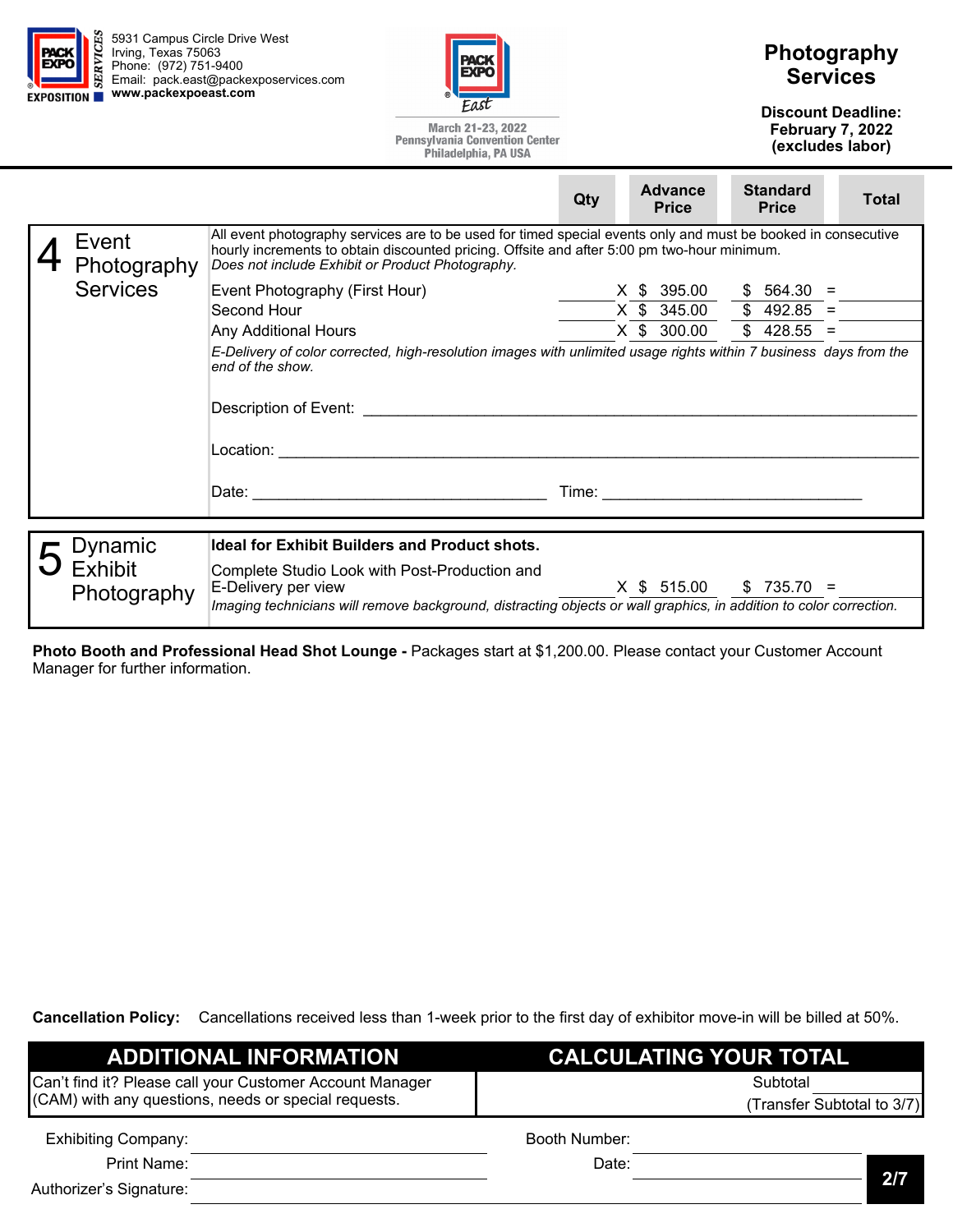

5931 Campus Circle Drive West Irving, Texas 75063 Phone: (972) 751-9400 Email: pack.east@packexposervices.com **EXPOSITION WWW.packexpoeast.com** 



### **Photography Contact Information**

**Discount Deadline: February 7, 2022 (excludes labor)** 

| March 21-23, 2022                     |
|---------------------------------------|
| <b>Pennsylvania Convention Center</b> |
| Philadelphia, PA USA                  |

| Booth Name:<br>On-site Instructions:                                                                       |                 |                                                    |            |  |
|------------------------------------------------------------------------------------------------------------|-----------------|----------------------------------------------------|------------|--|
| Booth Number:                                                                                              |                 |                                                    |            |  |
| On-site Contact:                                                                                           |                 |                                                    |            |  |
| Cell #:                                                                                                    |                 |                                                    |            |  |
| Email:                                                                                                     |                 | <b>Exhibit Photography/Video Reel Instructions</b> |            |  |
|                                                                                                            | <b>Monitors</b> | ON                                                 | <b>OFF</b> |  |
|                                                                                                            | Lights          | ON                                                 | <b>OFF</b> |  |
|                                                                                                            | With People     | <b>Without People</b>                              | Staff Shot |  |
|                                                                                                            |                 |                                                    |            |  |
| Ship to Company:                                                                                           |                 |                                                    |            |  |
| <b>Shipping Address:</b>                                                                                   |                 |                                                    |            |  |
| City:                                                                                                      | State:          | Zip:                                               |            |  |
| Ship to Attention:                                                                                         |                 |                                                    |            |  |
| Ship to Phone:                                                                                             |                 |                                                    |            |  |
| Ship to Email:                                                                                             |                 |                                                    |            |  |
| To avoid shipping and handling costs, please supply Fed-Ex or UPS number for ground or overnight shipping. |                 |                                                    |            |  |
| Please indicate preference:                                                                                |                 |                                                    |            |  |
| Overnight:<br>Ground:                                                                                      |                 |                                                    |            |  |
| Fed-Ex #:                                                                                                  |                 |                                                    |            |  |

*Photography Orders ship within 7 business days after closing date of show unless otherwise stated. Claims must be in writing* 

*within 7 days of receiving materials. Orders placed on-site will be subject to higher pricing.* 

**Cancellation Policy:** Cancellations received less than 1-week prior to the first day of exhibitor move-in will be billed at 50%. Please refer to the show Terms and Conditions for additional information.

| <b>ADDITIONAL INFORMATION</b>                                   | <b>CALCULATING YOUR TOTAL</b>                                         |         |
|-----------------------------------------------------------------|-----------------------------------------------------------------------|---------|
| Can't find it? Please call your Customer Account                | Subtotal                                                              |         |
| Manager (CAM) with any questions, needs or special<br>requests. | Tangible products delivered in IL subject to<br>$10.25\%$ sales tax   |         |
|                                                                 | (Products delivered in TX and NY -<br>applicable sales tax may apply) |         |
|                                                                 | Shipping and Handling via Ground Services                             | \$20.00 |
|                                                                 | <b>TOTAL</b>                                                          |         |
| <b>Exhibiting Company:</b>                                      | Booth Number:                                                         |         |
| Print Name:                                                     | Date:                                                                 |         |

Authorizer's Signature:

UPS #: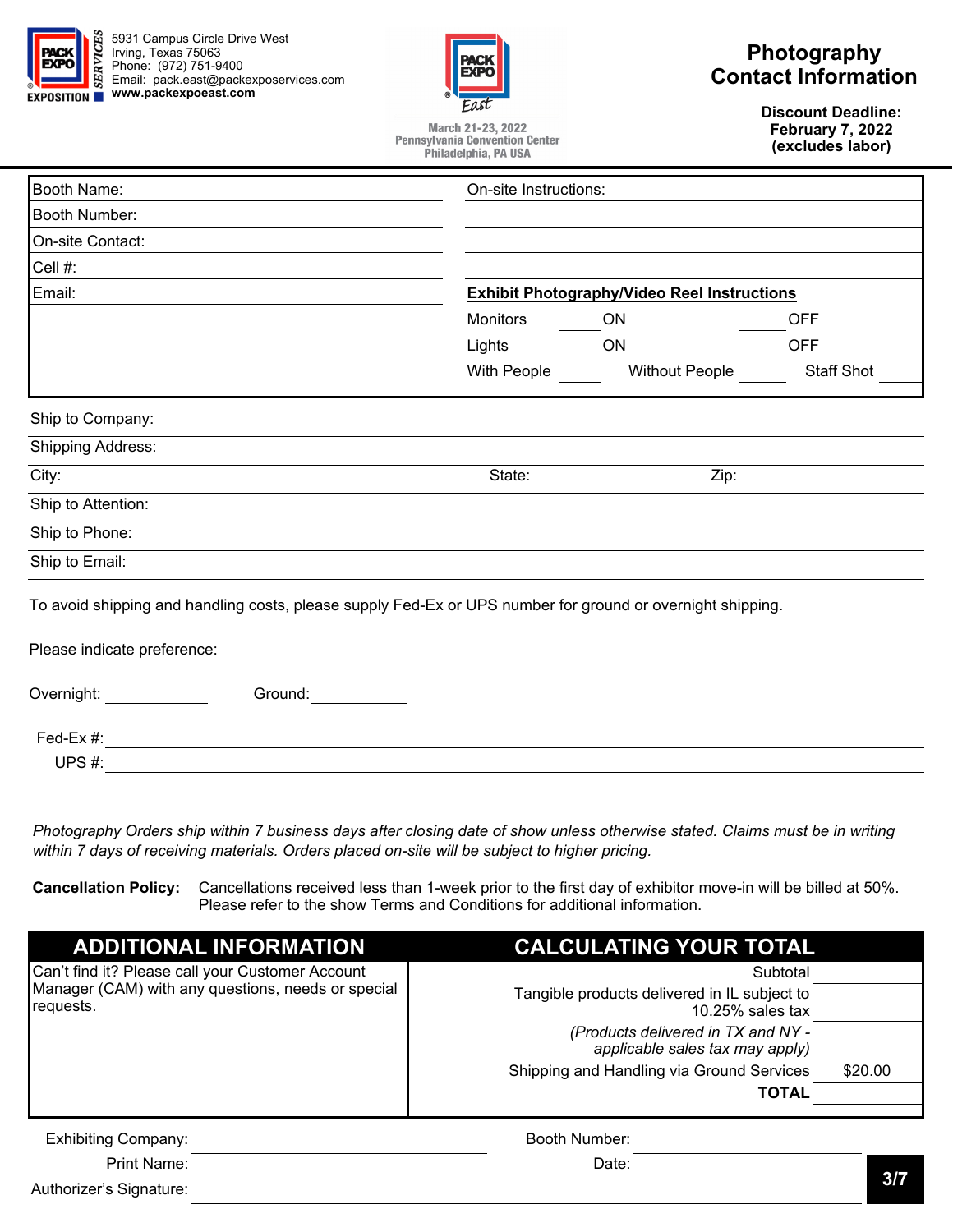| <b>PACI</b><br><b>EXPO</b><br>EXPOSITION | Irving, Texas 75063<br>Phone: (972) 751-9400                                                                                                                                                                                                                                    | 5931 Campus Circle Drive West<br>Email: pack.east@packexposervices.com<br>www.packexpoeast.com                                                                                                                                                                                                                                                                                                         | Fast<br>March 21-23, 2022<br><b>Pennsylvania Convention Center</b><br>Philadelphia, PA USA |     |                                | <b>Video</b><br><b>Services</b><br><b>Discount Deadline:</b><br>February 7, 2022 | (excludes labor) |
|------------------------------------------|---------------------------------------------------------------------------------------------------------------------------------------------------------------------------------------------------------------------------------------------------------------------------------|--------------------------------------------------------------------------------------------------------------------------------------------------------------------------------------------------------------------------------------------------------------------------------------------------------------------------------------------------------------------------------------------------------|--------------------------------------------------------------------------------------------|-----|--------------------------------|----------------------------------------------------------------------------------|------------------|
|                                          |                                                                                                                                                                                                                                                                                 |                                                                                                                                                                                                                                                                                                                                                                                                        |                                                                                            | Qty | <b>Advance</b><br><b>Price</b> | <b>Standard</b><br><b>Price</b>                                                  | <b>Total</b>     |
|                                          | Video<br>Production                                                                                                                                                                                                                                                             | B Roll (general footage of action), testimonials, interviews, booth and event coverage, time-lapse<br>clips, etc.                                                                                                                                                                                                                                                                                      |                                                                                            |     |                                |                                                                                  |                  |
|                                          |                                                                                                                                                                                                                                                                                 | <b>All-Inclusive Video Package</b>                                                                                                                                                                                                                                                                                                                                                                     |                                                                                            |     | X \$2,275.00                   | $$3,250.00 =$                                                                    |                  |
|                                          |                                                                                                                                                                                                                                                                                 | Up to 2 consecutive hours (including setup and breakdown time) of in-booth HD shoot with 1 videographer and<br>standard HD kit, 1 edited and produced video of up to 3 minutes long with rough cut and 1 revision. Includes intro,<br>outro, stock music and titling. First draft delivered online within 15 days from the final day of the show. Final video<br>delivered online upon final approval. |                                                                                            |     |                                |                                                                                  |                  |
|                                          |                                                                                                                                                                                                                                                                                 | <b>B Roll 120-Scheduled Raw Footage* Capture</b>                                                                                                                                                                                                                                                                                                                                                       |                                                                                            |     | X \$1,590.00                   | $$2.271.45 =$                                                                    |                  |
|                                          | Up to 2 consecutive hours (including setup and breakdown time) of in-booth HD shoot with 1 videographer and<br>standard HD kit at the time of your choice during show hours. Delivery of raw footage* on a USB drive within 10<br>business days from the final day of the show. |                                                                                                                                                                                                                                                                                                                                                                                                        |                                                                                            |     |                                |                                                                                  |                  |
|                                          |                                                                                                                                                                                                                                                                                 | <b>Half Day B Roll Shoot</b>                                                                                                                                                                                                                                                                                                                                                                           |                                                                                            |     | X \$2,125.00                   | $$3,035.70 =$                                                                    |                  |
|                                          |                                                                                                                                                                                                                                                                                 | Up to 4 consecutive hours (including setup and breakdown time) of in-booth HD shoot with 1 videographer and<br>standard HD kit. Delivery of raw footage* on a hard disk drive within 10 business days from the final day of show.                                                                                                                                                                      |                                                                                            |     |                                |                                                                                  |                  |
|                                          |                                                                                                                                                                                                                                                                                 | <b>Full Day B Roll Shoot</b>                                                                                                                                                                                                                                                                                                                                                                           |                                                                                            |     | X \$3,250.00                   | $$4,642.85 =$                                                                    |                  |
|                                          |                                                                                                                                                                                                                                                                                 | Up to 8 consecutive hours (including setup and breakdown time) of in-booth HD shoot with 1 videographer and<br>standard HD kit. Delivery of raw footage* on a hard disk drive within 10 business days from the final day of show.                                                                                                                                                                      |                                                                                            |     |                                |                                                                                  |                  |
|                                          |                                                                                                                                                                                                                                                                                 | *NEW* LIVE STREAMING                                                                                                                                                                                                                                                                                                                                                                                   |                                                                                            |     | X Please call                  | N/A                                                                              |                  |
|                                          |                                                                                                                                                                                                                                                                                 | Stream to Facebook, YouTube, Vimeo or embedded into your own website. Pricing starts at \$2,222.20 and must be<br>booked 21-days in advance. Please contact your Customer Account Manager for additional details and pricing.                                                                                                                                                                          |                                                                                            |     |                                |                                                                                  |                  |

| Description of Video:                                         |       |  |  |  |  |  |
|---------------------------------------------------------------|-------|--|--|--|--|--|
|                                                               |       |  |  |  |  |  |
|                                                               |       |  |  |  |  |  |
| Location:                                                     |       |  |  |  |  |  |
| Date:                                                         | Time: |  |  |  |  |  |
| (Telephone confirmation to be provided upon receipt of form.) |       |  |  |  |  |  |

### **\*Raw Video Footage Disclaimer**

All raw video footage is provided as is, and may not be usable directly. It is meant to be edited by a professional before use, and saved in the appropriate format. For example of the video products, please visit www.OscarAndAssociates.com/exhibitvideos.

**Cancellation Policy:** Cancellations received less than 1-week prior to the first day of exhibitor move-in will be billed at 50%.

| <b>ADDITIONAL INFORMATION</b>                            | CALCULATING YOUR TOTAL          |  |  |  |
|----------------------------------------------------------|---------------------------------|--|--|--|
| Can't find it? Please call your Customer Account Manager | Subtotal                        |  |  |  |
| (CAM) with any questions, needs or special requests.     | (Transfer Subtotal to Form 6/7) |  |  |  |
| <b>Exhibiting Company:</b>                               | Booth Number:                   |  |  |  |
| Print Name:                                              | Date:                           |  |  |  |
| Authorizor's Rignaturo:                                  | <b>47</b>                       |  |  |  |

Authorizer's Signature: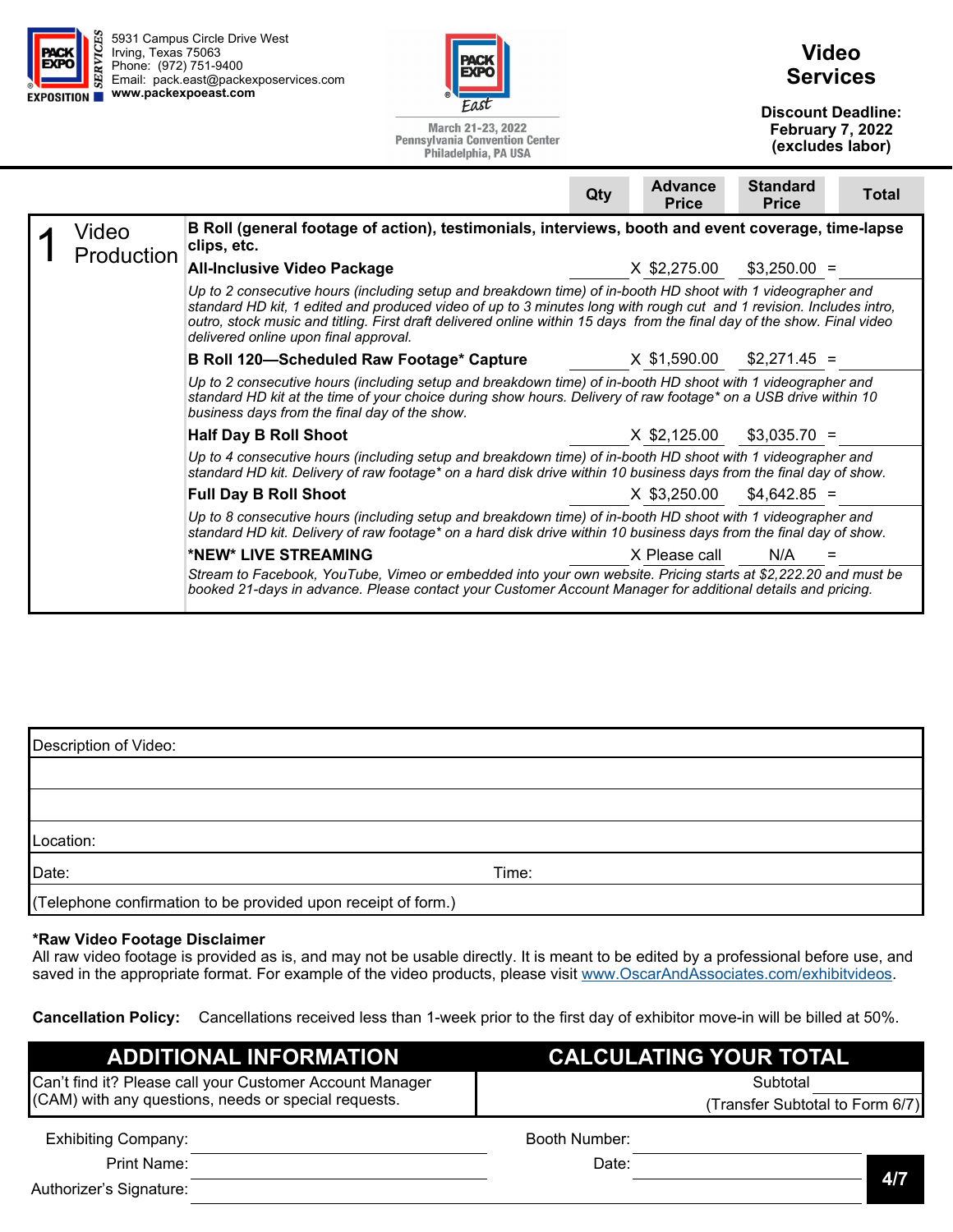



March 21-23, 2022

## **Video Services**

**Discount Deadline: February 7, 2022 (excludes labor)** 

**Price Total** 

**Standard** 

**Pennsylvania Convention Center** Philadelphia, PA USA **Qty Advance Price** 

| Video      | Editing, animation, music and sound design.<br>On-site during show or post-show. Videos delivered electronically. |               |               |  |  |
|------------|-------------------------------------------------------------------------------------------------------------------|---------------|---------------|--|--|
| Post       | <b>Post Show Editing</b>                                                                                          | X \$1,500.00  | $$2,142.85 =$ |  |  |
| Production | 2-3 minute video with two rounds of revisions.                                                                    |               |               |  |  |
|            | *NEW* Editing                                                                                                     | X \$1,500.00  | $$2,142.85 =$ |  |  |
|            | 3 to 5 videos running between 6 sec. and 20 sec. for social media.                                                |               |               |  |  |
|            | On show site editing with 24-hour or less delivery                                                                | X \$ 800.00   | $$1,142.85 =$ |  |  |
|            | Per hour, 2-hour minimum                                                                                          |               |               |  |  |
|            | <b>Raw Footage Delivery Options</b><br>(External hard disk drive)                                                 | $X$ \$ 200.00 | $$285.70 =$   |  |  |

| Description of Video:                                         |       |  |
|---------------------------------------------------------------|-------|--|
|                                                               |       |  |
|                                                               |       |  |
| Location:                                                     |       |  |
| Date:                                                         | Time: |  |
| (Telephone confirmation to be provided upon receipt of form.) |       |  |

#### **\*Raw Video Footage Disclaimer**

All raw video footage is provided as is, and may not be usable directly. It is meant to be edited by a professional before use, and saved in the appropriate format. For example of the video products, please visit www.OscarAndAssociates.com/exhibitvideos.

**Cancellation Policy:** Cancellations received less than 1-week prior to the first day of exhibitor move-in will be billed at 50%.

| <b>ADDITIONAL INFORMATION</b>                            | CALCULATING YOUR TOTAL          |  |
|----------------------------------------------------------|---------------------------------|--|
| Can't find it? Please call your Customer Account Manager | Subtotal                        |  |
| (CAM) with any questions, needs or special requests.     | (Transfer Subtotal to Form 6/7) |  |
| <b>Exhibiting Company:</b>                               | Booth Number:                   |  |
| <b>Print Name:</b>                                       | Date:                           |  |
| Authorizer's Signature:                                  | 5/7                             |  |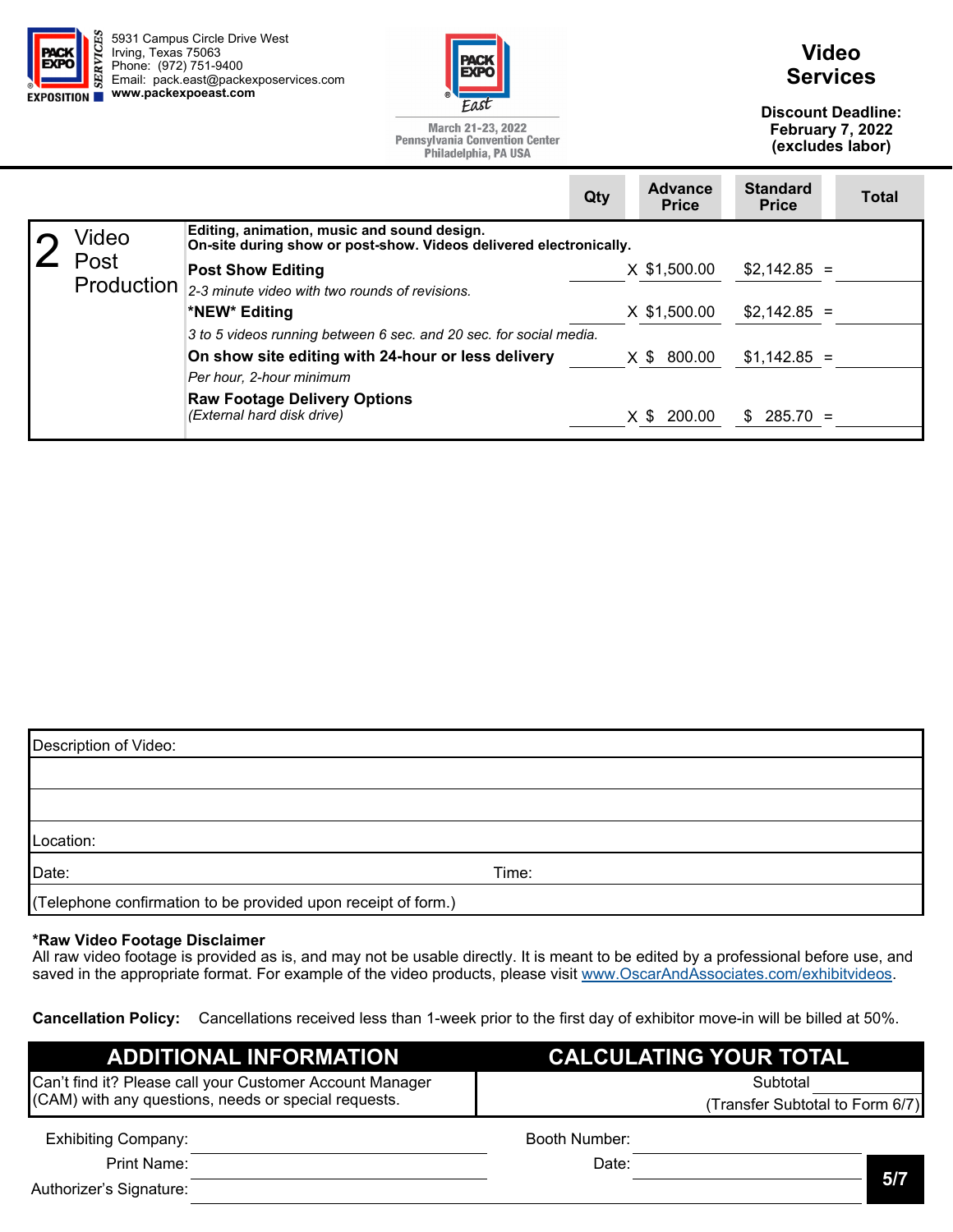

5931 Campus Circle Drive West Irving, Texas 75063 Phone: (972) 751-9400 Email: pack.east@packexposervices.com **EXPOSITION WWW.packexpoeast.com** 



March 21-23, 2022 **Pennsylvania Convention Center** Philadelphia, PA USA

# **Video Contact Information**

**Discount Deadline: February 7, 2022 (excludes labor)** 

| <b>Booth Name:</b>                                                                                                                        | On-site Instructions: |                                                    |                   |  |
|-------------------------------------------------------------------------------------------------------------------------------------------|-----------------------|----------------------------------------------------|-------------------|--|
| Booth Number:                                                                                                                             |                       |                                                    |                   |  |
| On-site Contact:                                                                                                                          |                       |                                                    |                   |  |
| Cell number:                                                                                                                              |                       |                                                    |                   |  |
| Email:                                                                                                                                    |                       | <b>Exhibit Photography/Video Reel Instructions</b> |                   |  |
|                                                                                                                                           | <b>Monitors</b>       | <b>ON</b>                                          | <b>OFF</b>        |  |
|                                                                                                                                           | Lights                | ON                                                 | <b>OFF</b>        |  |
|                                                                                                                                           | With People           | <b>Without People</b>                              | <b>Staff Shot</b> |  |
| Ship to Company:                                                                                                                          |                       |                                                    |                   |  |
| <b>Shipping Address:</b>                                                                                                                  |                       |                                                    |                   |  |
| City:                                                                                                                                     | State:                | Zip:                                               |                   |  |
| Ship to Attention:                                                                                                                        |                       |                                                    |                   |  |
| Ship to Phone:                                                                                                                            |                       |                                                    |                   |  |
| Ship to Email:                                                                                                                            |                       |                                                    |                   |  |
| To avoid shipping and handling costs, please supply Fed-Ex or UPS number for ground or overnight shipping.<br>Please indicate preference: |                       |                                                    |                   |  |
| Overnight:<br>Ground:<br>Fed-Ex #:                                                                                                        |                       |                                                    |                   |  |

UPS #:

*Videography Orders ship within 7 business days after closing date of show unless otherwise stated. Claims must be in writing within 7 days of receiving materials. Orders placed on-site will be subject to higher pricing.* 

**Cancellation Policy:** Cancellations received less than 1-week prior to the first day of exhibitor move-in will be billed at 50%.

| <b>ADDITIONAL INFORMATION</b>                                   | <b>CALCULATING YOUR TOTAL</b>                                         |         |
|-----------------------------------------------------------------|-----------------------------------------------------------------------|---------|
| Can't find it? Please call your Customer Account                | Subtotal                                                              |         |
| Manager (CAM) with any questions, needs or<br>special requests. | Tangible products delivered in IL subject to<br>$10.25\%$ sales tax   |         |
|                                                                 | (Products delivered in TX and NY -<br>applicable sales tax may apply) |         |
|                                                                 | Shipping and Handling via Ground Services                             | \$20.00 |
|                                                                 | <b>TOTAL</b>                                                          |         |
| <b>Exhibiting Company:</b>                                      | Booth Number:                                                         |         |
| Print Name:                                                     | Date:                                                                 |         |

Authorizer's Signature: